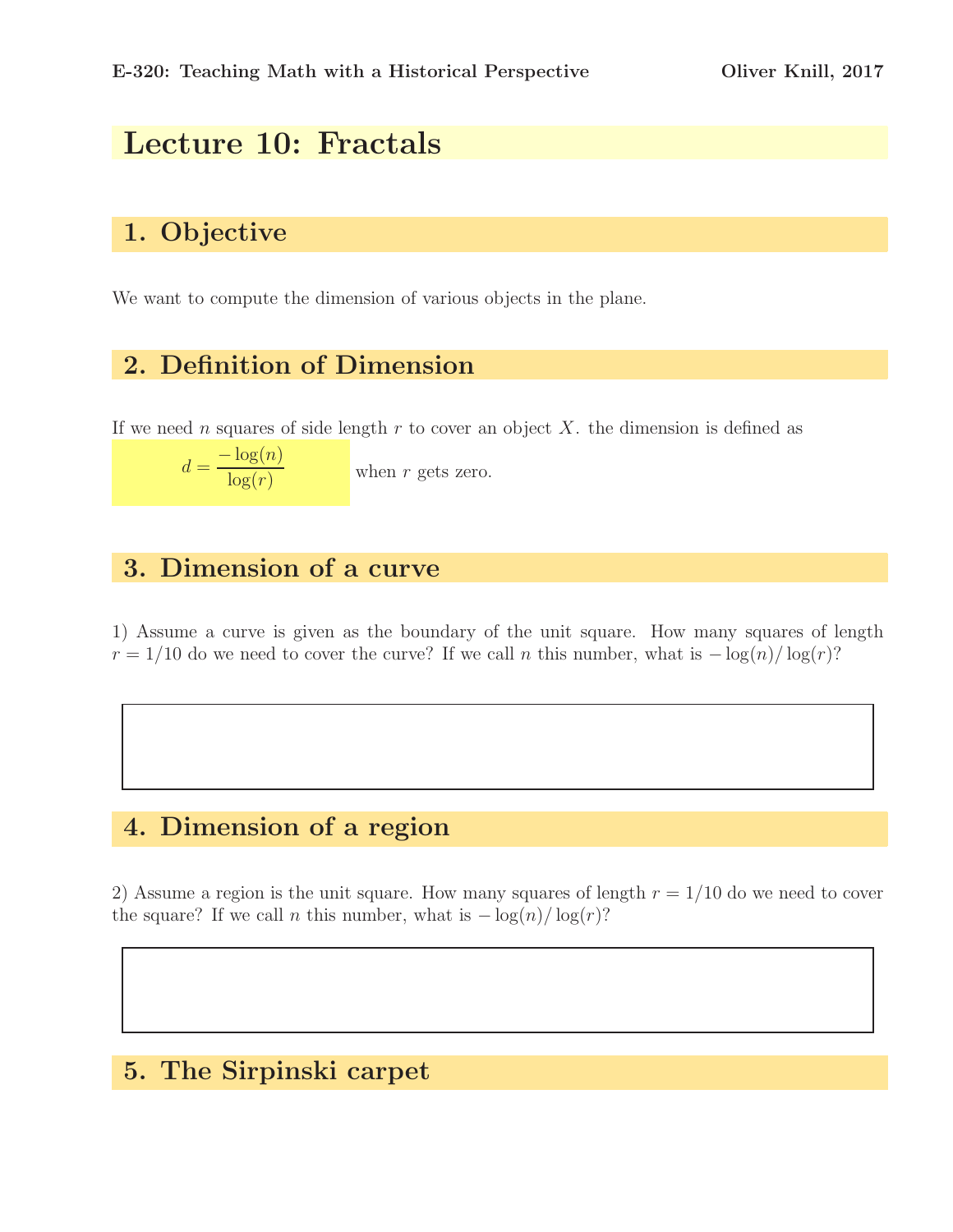The Sirpinski carpet is constructed recursively by dividing a square in 9 equal squares and cutting away the middle one, repeating this procedure with each of the squares etc. At the  $k$ 'th step, we need  $n = 8^k$  squares of length  $r = 1/3^k$  to cover the carpet. What is the dimension?



# 6. A castle

What is the dimension of the following fractal from which we see the first levels of construction?



# 7. The Koch Snowflake

What is the dimension of the Koch snowflake? How large is  $n$ , the number of squares we need to covert the flake if the square has size  $1/3^k$  assuming that the first triangle has side length 1.

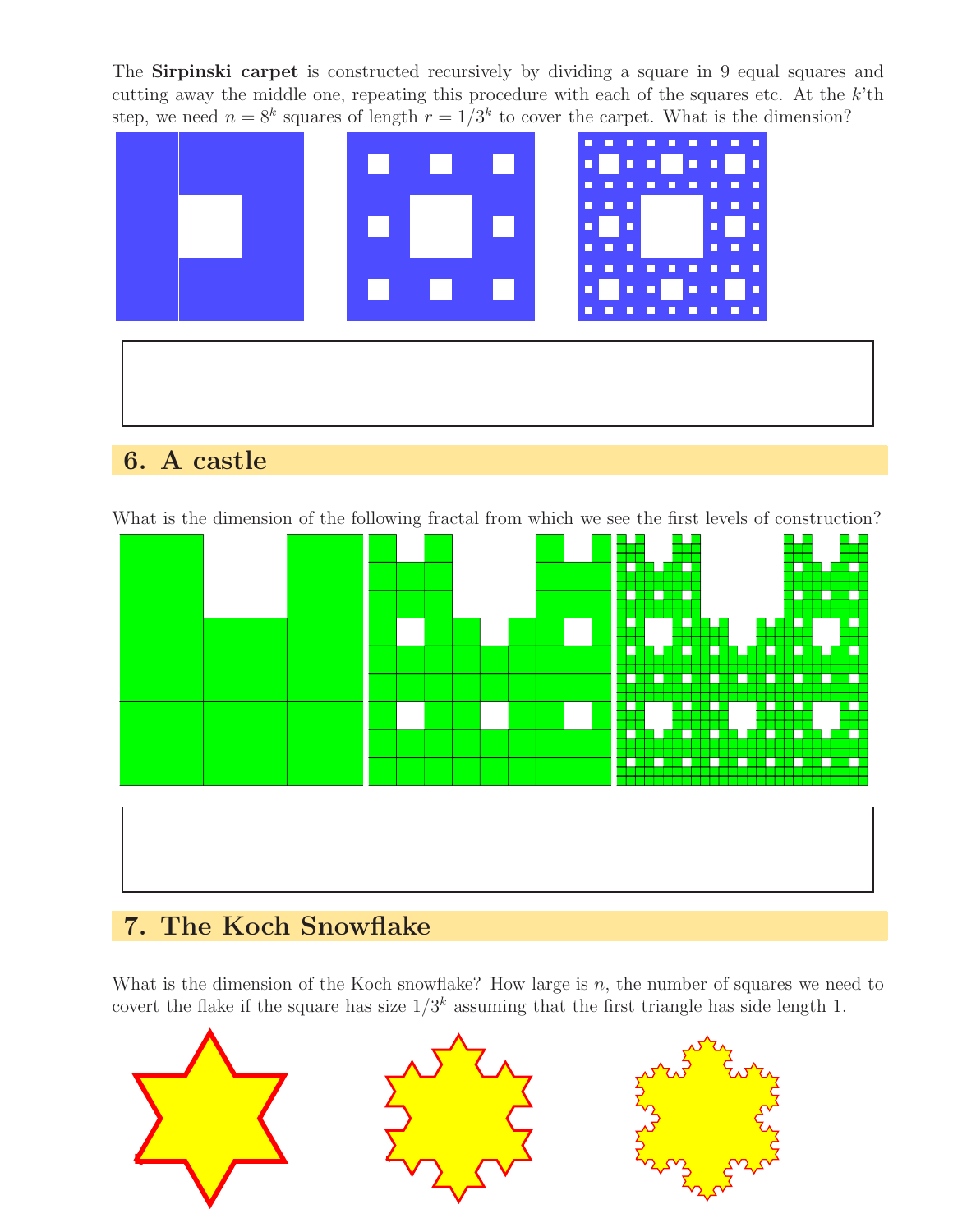# Lecture 10: Julia and Mandelbrot set

#### 1. Objective

We want to understand the definition of the Julia sets and the Mandelbrot set. Define

$$
T(z) = z^2 + c \ ,
$$

where c is a fixed parameter. The filled in Julia set  $J_c$  is the set of points z for which the orbit  $z, T(z), T(T(z))...$  stays bounded. The **Mandelbrot set** M is the set of c for which the point 0 is in the filled in Julia set  $J_c$ . It is the set of c such that  $0, T(0) = c, T(T(0)) = c^2 + c, T(T(T(0))) = c$  $(c^2+c)^2+c...$  stays bounded. The **Julia set** finally is the boundary of the filled in Julia set.

#### 2. Complex Arithmetic

1) What is the square root of −9?

2) Add  $2 + 6i$  with  $6 + 8i$ .

3) Multiply  $2 + 6i$  with  $6 + 8i$ .

4) What is the length of the complex number  $3 + i4$ ?